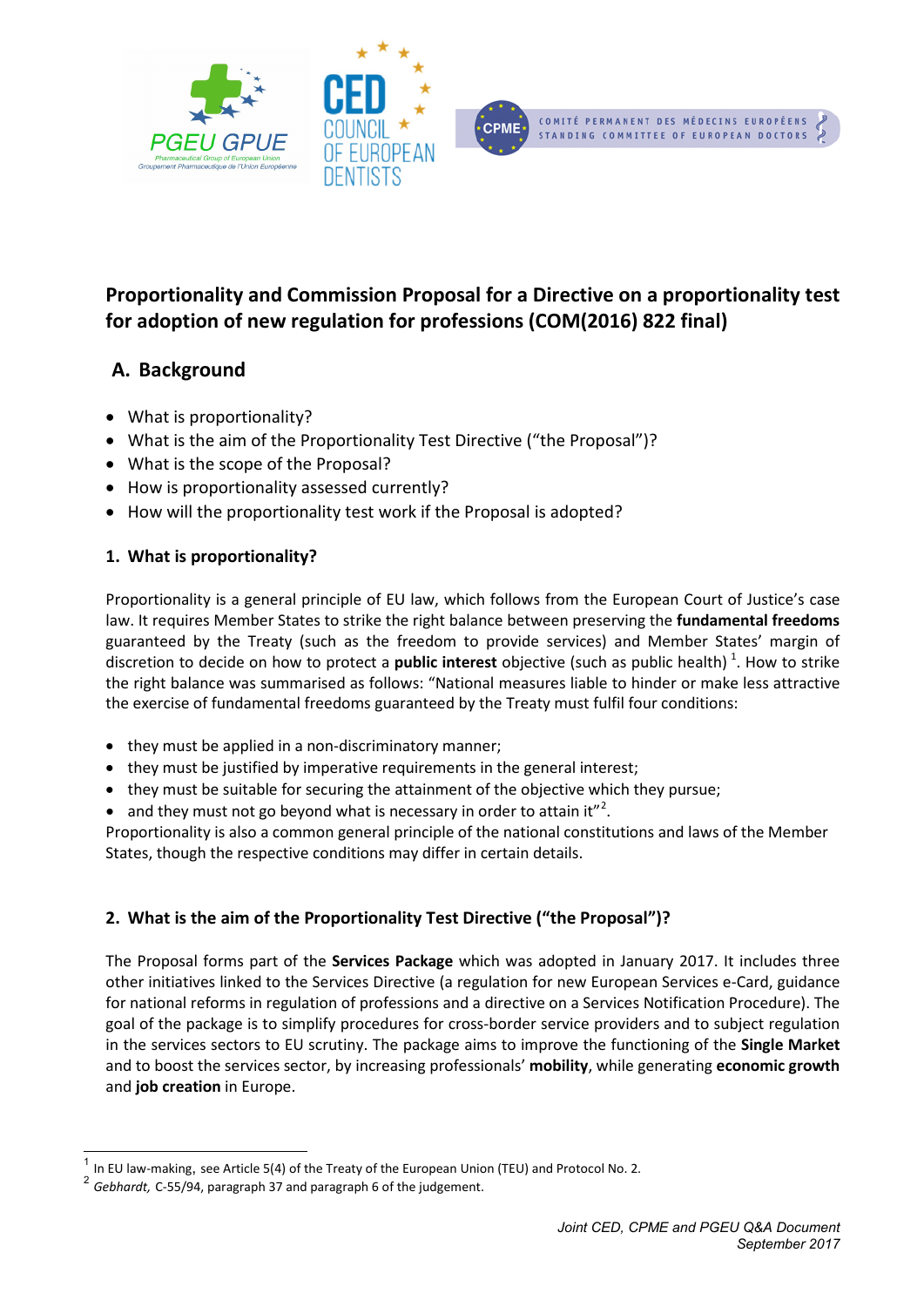

According to the European Commission, the objective of the Proposal is to improve the quality of the proportionality assessments to be undertaken at Member State level. It introduces an **EU level test** harmonising and streamlining the proportionality assessments at Member State level building on:

- Article 59([3](#page-1-0)) of the Directive on the recognition of professional qualifications 2005/36/EC<sup>3</sup> ("RPQD") and on
- Case law of the European Court of Justice on proportionality of professional regulation<sup>[4](#page-1-1)</sup>.

## **3. What is the scope of the Proposal?**

The proportionality test shall apply to any legislative, regulatory or administrative **provisions restricting** access to or pursuit of **regulated professions**, which are

- new or
- under revision.

The proportionality test shall apply to **regulated professions** falling within the scope of the RPQD such as cooks, hairdressers, tourist guides, real estate agents, engineers and health professions (i.e. doctors, nurses, midwifes, pharmacists and dentists<sup>[5](#page-1-2)</sup>).

#### **4. How is proportionality assessed currently?**

Complying with the general principle of proportionality (see **1.**) and with Article 59 of the RPQD (see **2.**), before adopting new or amending existing regulation for professions, Member States already follow national proportionality tests and are to consider whether such regulation is justified, necessary and proportionate. Member States justify the regulation at stake with respect to protecting any public interest concerned, such as in the case of health professions, **public health** and the **organisation of national health systems**. This exercise allows them to consider national and regional specificities in each legislative process. Proportionality assessment is also an important part of national and EU court procedures.

#### **5. How will the proportionality test work if the Proposal is adopted?**

Member States have to apply an *ex ante* assessment mechanism before adopting new or amending existing regulation with regard to access to or exercise of a profession. Therefore, competent authorities, have to fulfil the following obligations:

**•** Give justifications on grounds of public interest objectives (such as public health)<sup>[6](#page-1-3)</sup>;

<span id="page-1-2"></span> $^5$ Article 3 (a) of Directive 2011/24/EU of the European Parliament and the Council of 9 March 2011 on the application of patients' rights in cross-border healthcare <sup>6</sup>

<span id="page-1-3"></span> $<sup>6</sup>$  Articles 4(1) and 5.</sup>

<span id="page-1-0"></span><sup>3</sup> Directive 2005/36/EC as amended by Directive 2013/55/EU.

<span id="page-1-1"></span><sup>4</sup> According to the Commission the applicable case law includes: *Gebhardt,* C-55/94, paragraphs 35 and 37 (see also *Säger,* C-76/90, paragraph 15 and *Kraus,* C-19/92, paragraph 32); *van Leuken,* C-197/06, paragraph 41 ; *Cipolla,* C-94/04, paragraph 68; *Deutsche Parkinson,* C-148/15, paragraph 34; *Doc Morris NV,* joines cases C-171/07 and C-172/07, paragraph 42; *Hartlauer,* C-169/07, paragraphs 55 and 63; *Watts,* C-372/04, paragraph 106; Price, *C-149/05, paragraph 55; Säger,* C-76/90, paragraph 18; *Payroll Data,*  C-79/01, paragraph 34; *Servizi Ausiliari Dottori Commercialisti*, C-451/03, paragraphs 39-43; *Ramrath,* C-106/91; *Admiral Casinos,* C-464/15, paragraph 32; *Corsten,* C-58/98, paragraph 38; *The Scotch Whisky Association,* C-333/14, paragraph 29; *Libert a.o.,* C-197/11, paragraphs 51-52; *Ottica New Line di Accardi Vincenzo,* C-539/11, paragraph 47; 5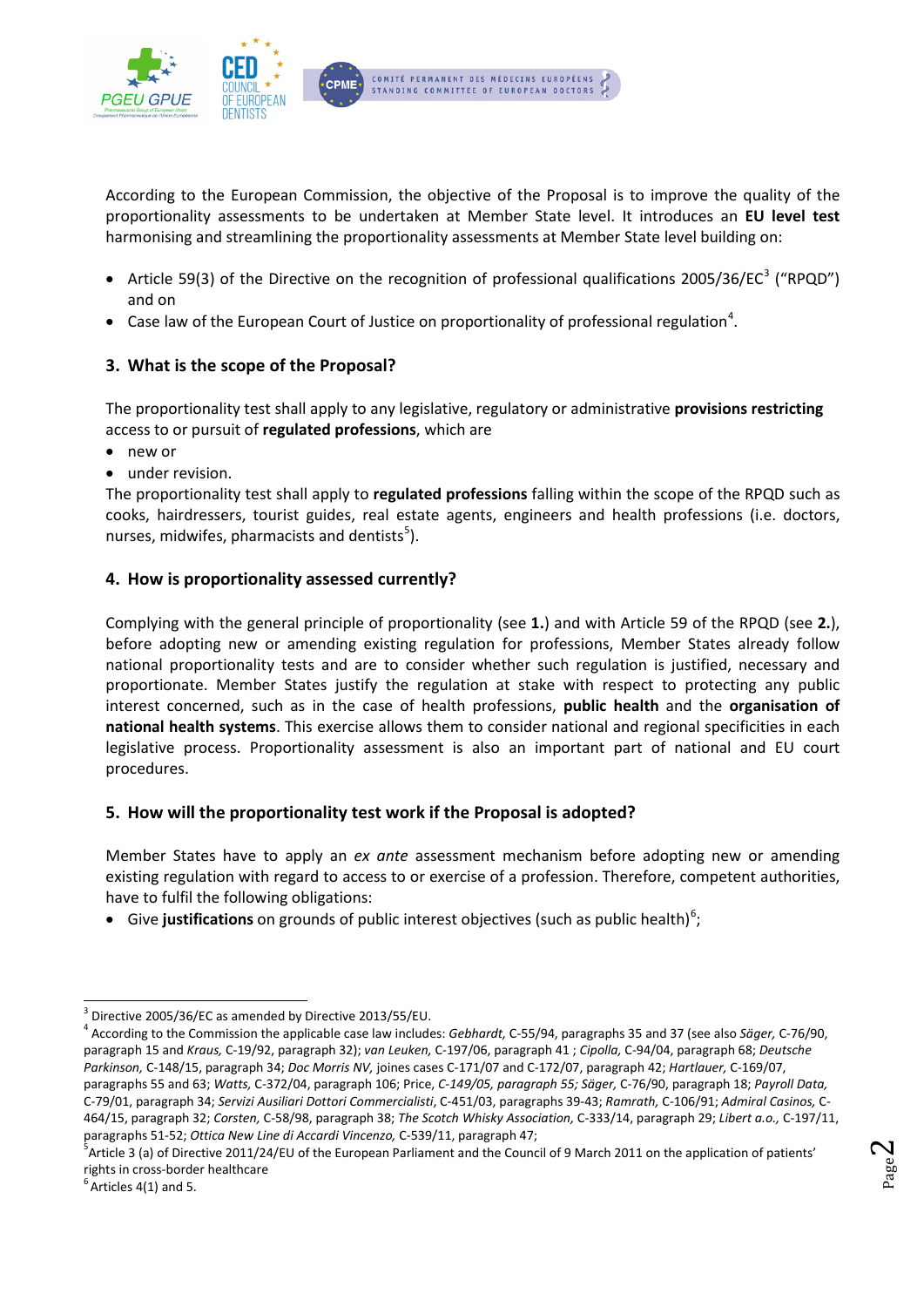

- Assess planned legislative changes as to whether these are **necessary and suitable** for securing the attainment of the objective which they pursue and do not go beyond what is necessary to attain that objective $\frac{7}{2}$  $\frac{7}{2}$  $\frac{7}{2}$  by:
	- Considering **criteria** such as nature of the risk, complexity of the tasks and different routes to obtain the qualification, scientific and technological developments reducing the asymmetry of information, economic impact of the measure, availability of less restrictive means, and the cumulative effect of restrictions<sup>[8](#page-2-1)</sup>, accompanied by a detailed statement<sup>[9](#page-2-2)</sup>;
	- Examining the **cumulative effect** of restrictions when introducing **requirements** such as reserved activities, continuous professional development, chamber membership, quantitative and territorial restrictions, legal form, incompatibility rules, insurance cover, and language knowledge requirements<sup>10</sup>, accompanied by a detailed statement<sup>11</sup>;
- Present planned measures substantiated by '**qualitative** and, wherever possible, **quantitative evidence**' including its **economic impact**<sup>[12](#page-2-5)</sup>;
- Monitor the proportionality of provisions restricting access to or pursuit of regulated professions in view of e.g. new scientific and technological **developments**[13](#page-2-6) ;
- Involve an **independent scrutiny body**[14](#page-2-7).

## **B. Legal Setting: Union role in health**

- What is the Union role in organising health systems and health policies?
- Why is Member State regulation of health professions necessary?
- What is the status of health professions in EU law?

#### **1. What is the Union role in organising health systems and health policies?**

Article 168 of the Treaty of Functioning of the EU (TFEU) establishes the need for a high level of human health protection to be ensured in the definition and implementation of all Union policies and activities. Therefore, the Union role is limited to a complementary and coordinating function and to a sharing function when it comes to common safety concerns in public health matters. What is more, Article 168 TFEU highlights that the definition of health policy and the organisation and delivery of health services and medical care, including all the laws and regulations relating to the exercise of health professions, are a **Member State responsibility**.

## **2. Why is Member State regulation of health professions necessary?**

European health systems are continuously ranked among the top performing in the world and are recognised for providing high quality and accessible healthcare services to citizens<sup>[15](#page-2-2)</sup>. This is also thanks to

<span id="page-2-0"></span> $<sup>7</sup>$  Articles 4(1) and 6 (1).</sup>

<span id="page-2-1"></span> $^8$  Articles 4(1) and 6(2).

 $<sup>9</sup>$  Article 4(2).</sup>

<span id="page-2-3"></span><span id="page-2-2"></span><sup>&</sup>lt;sup>10</sup> Articles 4(1), Articles 6(2)(k) and 6(4).<br><sup>11</sup> Article 4(2).<br><sup>12</sup> Articles 4(3) and 6(4)(i).<br><sup>13</sup> Article 4(4) and 6(2)(h).<br><sup>14</sup> Article 4(5).

<span id="page-2-4"></span>

<span id="page-2-5"></span>

<span id="page-2-6"></span>

<span id="page-2-7"></span>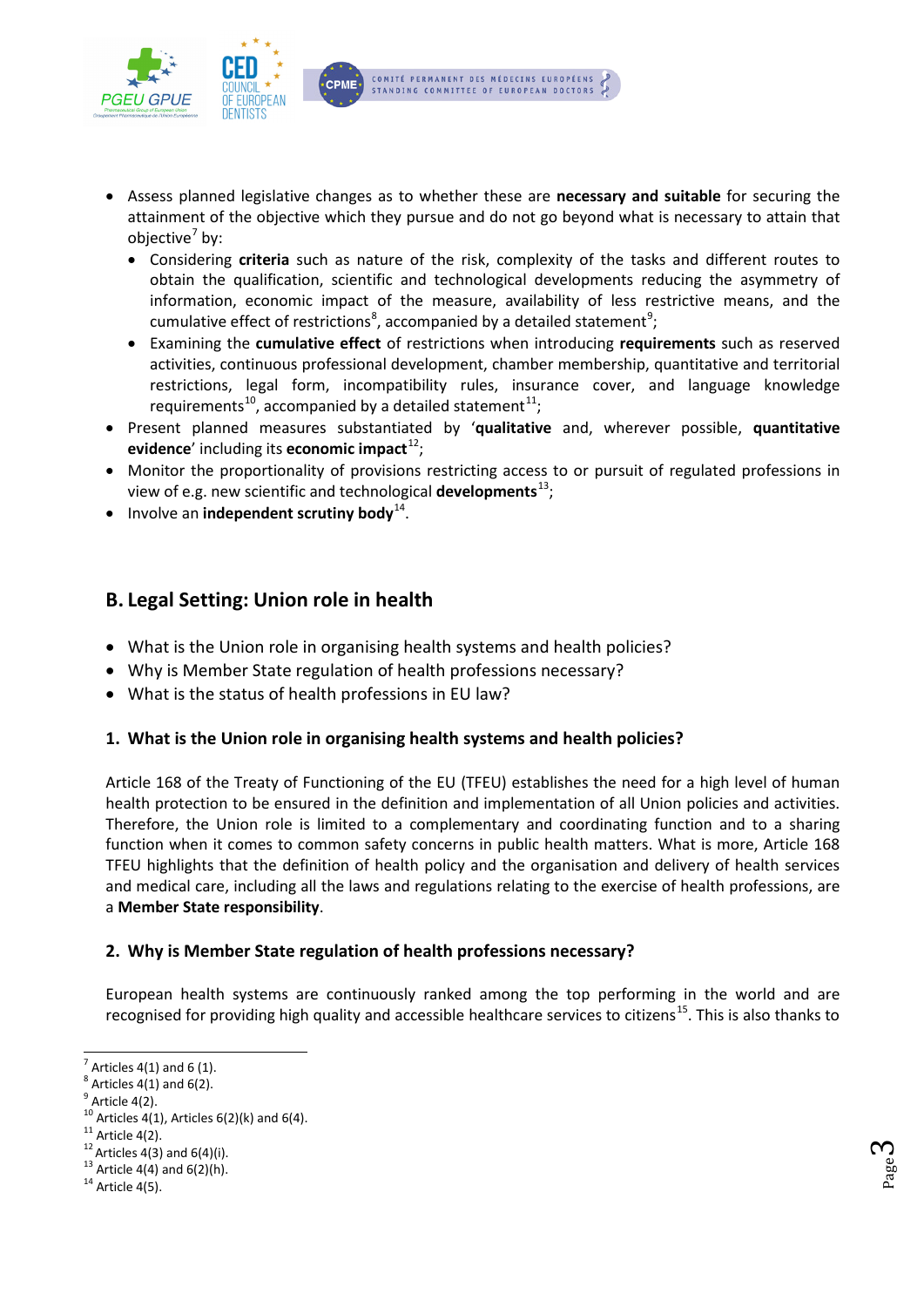

the fact that health systems as well as the access to and the practice of health professions are highly regulated at national level. For instance, all EU countries have reserved certain activities for health professions. This is crucial to pursue policy objectives such as patient safety and quality of care, as certain activities of health professionals require specialised education and training in order to ensure the highest public health standards are attained. Other examples of professional regulation affecting health professions include professional ethics such as confidentiality, or the obligation to undergo continuous professional development to maintain fitness to practise.

Furthermore, health professionals operate in situations in which there is a high degree of risk to human health and an asymmetry of information between service provider and the recipient. The health professional has a level of competence which is very much higher than that of the recipient so that the latter is not in a position to make a genuine assessment of the service<sup>[16](#page-3-0)</sup>. In addition, patients cannot always freely exercise 'consumer choice' as they could in a commercial context. The decision where and what services to seek may not only be subject to their preferences, nor is their capacity to refrain from using services e.g. due to the organisation of health services, insurance policy, or price always given. In this context Member State regulation is key to guaranteeing **patient safety, high quality healthcare, safe and accessible services** and public health in general.

#### **3. What is the status of health professions in EU law?**

While the requirements defining professions remain a **Member State prerogative**, healthcare professions, such as dentists, doctors and pharmacists<sup>17</sup>, have a special status under the RPQD as the latter allows for **automatic recognition of their qualifications**. This means that the authorities of the country in which a health professional wants to work can only check whether the qualifications awarded by the home Member State are in line with the minimum training and education requirements described in the Directive. Such a special status under the RPQD allows a high degree of professional mobility.

Moreover, the services provided by health professionals cannot be equated with business/commercial services and were thus **exempted from the Services Directive 2006/123/EC**.

# **C. Effects: Health Professions` Opinion on Commission Proposal**

- The Proposal equates health with business/commercial services.
- The Proposal conflicts with the precautionary principle.
- The Proposal anticipates results in testing health professional regulation.
- The Proposal is likely to increase costs causing a regulatory chill.
- The Proposal lacks evidence on the effects of (de-)regulation of health professions.
- The Proposal is not likely to increase professional mobility.

Page  $\overline{\mathcal{A}}$ 

<sup>&</sup>lt;sup>15</sup> Ryan M Barber et al. Healthcare Access and Quality Index based on mortality from causes amenable to personal health care in 195 countries and territories, 1990–2015: a novel analysis from the Global Burden of Disease Study 2015, The Lancet (2017). DOI:

<span id="page-3-1"></span>

<span id="page-3-0"></span><sup>10.1016/</sup>S0140-6736(17)30818-8.<br><sup>16</sup> See Advocate General Opinion in case *Procureur du Rois v Ioannis Doulamis,* C-446/05, paragrahs 114 and 115<br><sup>17</sup> Article 3 (a) of Directive 2011/24/EU of the European Parliament and the rights in cross-border healthcare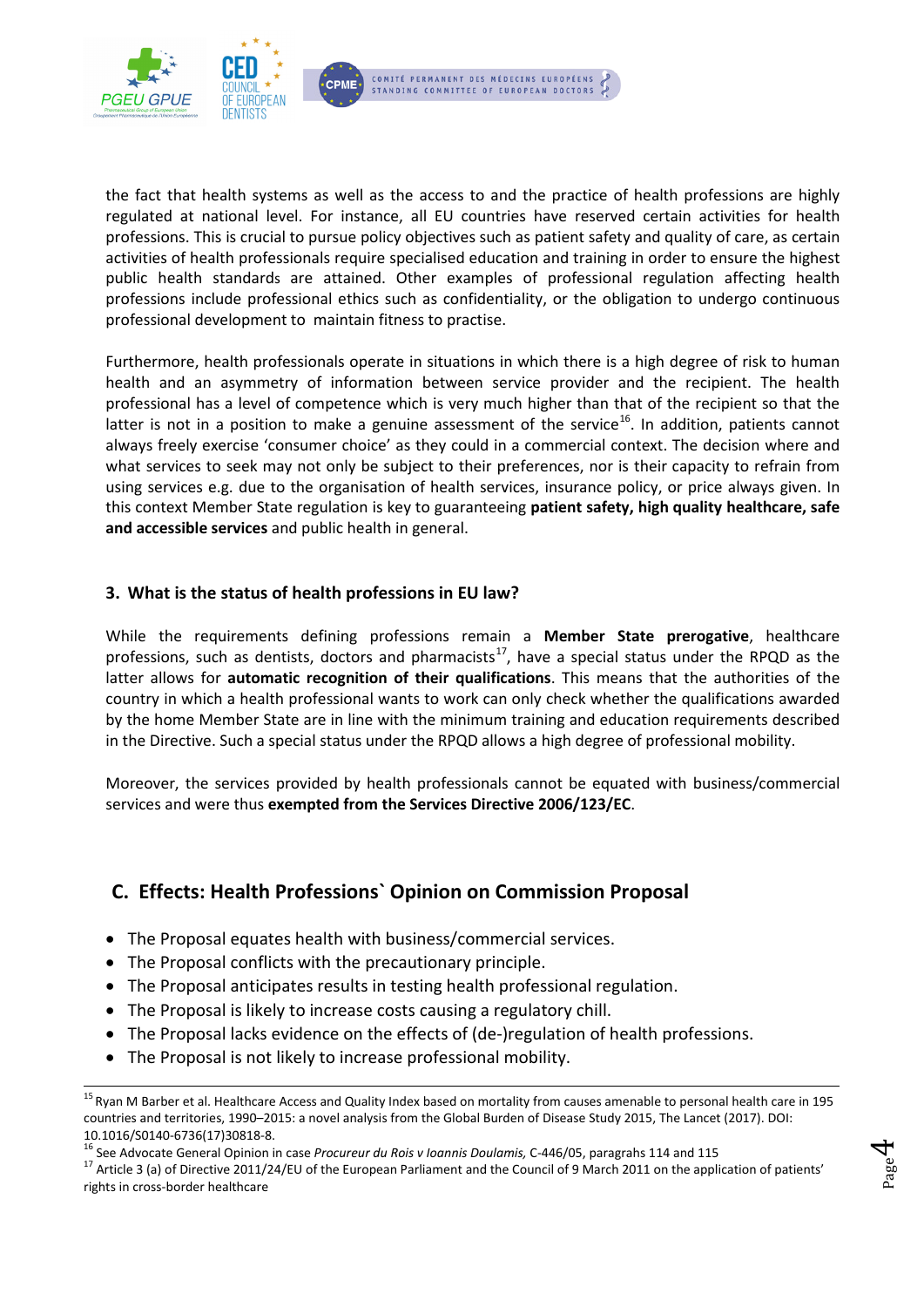

### **1. The Proposal equates health with business/commercial services.**

The economic drivers of the Proposal are not compatible with health professions and their services. The Proposal forms part of the 'Services Package' and reflects both in rationale and approach, the economic objectives of the Services Directive<sup>18</sup>. This is not compatible with the rationale of regulating health professions, which is why health professions and their services are exempted from the Services Directive.

#### **2. The Proposal conflicts with the precautionary principle.**

The Proposal bypasses the precautionary principle. The precautionary principle, as applied by the European Court of Justice, entitles Member States to pro-actively introduce measures to prevent harm to human health before a risk manifests, even in cases in which the evidence as to the existence or extent of that risk is limited<sup>[19](#page-4-1)</sup>. However, Recital 9 and Articles 4(3) and  $6(4)(i)$  of the Proposal reverse this principle by shifting the burden of proof to Member States when carrying out the proportionality test. Thereafter, Member States are required to provide 'qualitative and, wherever possible, quantitative evidence' including its economic impact, on professional regulation serving the public health interest of ensuring patient safety and quality of care. This raises questions as to which type of evidence is needed and how to anticipate the economic impact. When it comes to patient safety, economic concerns are secondary.

#### **3. The Proposal anticipates results in testing health professional regulation.**

The Proposal has the potential to anticipate results of a proportionality test at national level. According to Article 6(4) Member States have to examine the cumulative effect of restrictions when introducing requirements such as reserved activities, continuous professional development, chamber membership, quantitative and territorial restrictions, legal form, incompatibility rules, insurance cover, and language knowledge requirements (see **A. 5.**). With the definition of such a catalogue as a test scale for proportionality, Member States' discretion can be considerably narrowed implying a certain result of the assessment. Given that health professions have to be highly regulated (see **B. 2.**), typically, all requirements listed in Article 6(4) are cumulatively applied in health professional regulation.

#### **4. The Proposal is likely to increase costs causing a regulatory chill.**

The proportionality test is likely to become a time- and cost-consuming exercise at Member State level given the additional administrative burden (such as elaborating detailed statements, collecting quantitative and qualitative evidence, carrying out an economic assessment and involving independent scrutiny bodies, see **A. 5.**) in order to comply with the specific criteria and process that is prescribed. It may delay the regulatory process thus. In view of the administrative burden, the Proposal might trigger political unwillingness to adopt new or amend existing professional regulation which is justified on the grounds of public health, necessary and proportionate. Delay or a regulatory chill put quality of care and patient safety at risk.

#### **5. The Proposal lacks evidence on the effects of (de-)regulation of health professions.**

Page ம

<span id="page-4-0"></span><sup>&</sup>lt;sup>18</sup> Rita Baeten, OSE, Opinion Paper 'Was the exclusion of health care from the Services Directive a pyrrhic victory? A proportionality test on regulation of health professions", April 2017, page17.<br><sup>19</sup>See *Commission v Italian Republic, C*- 531/06, paragraph 54, joined cases C-171/07 and C-178/07 *Apothekerkammer des* 

<span id="page-4-1"></span>*Saarlandes*, paragraph 30, Joined cases C-570/07 and C-571/07 *Blanco Pérez and Chao Gómez*, paragraph 74, Joined Cases C-159/12 to C-161/12 *Venturini* para.60, Case T-333/10, *ATC and others v European Commission*, paragraph 81.